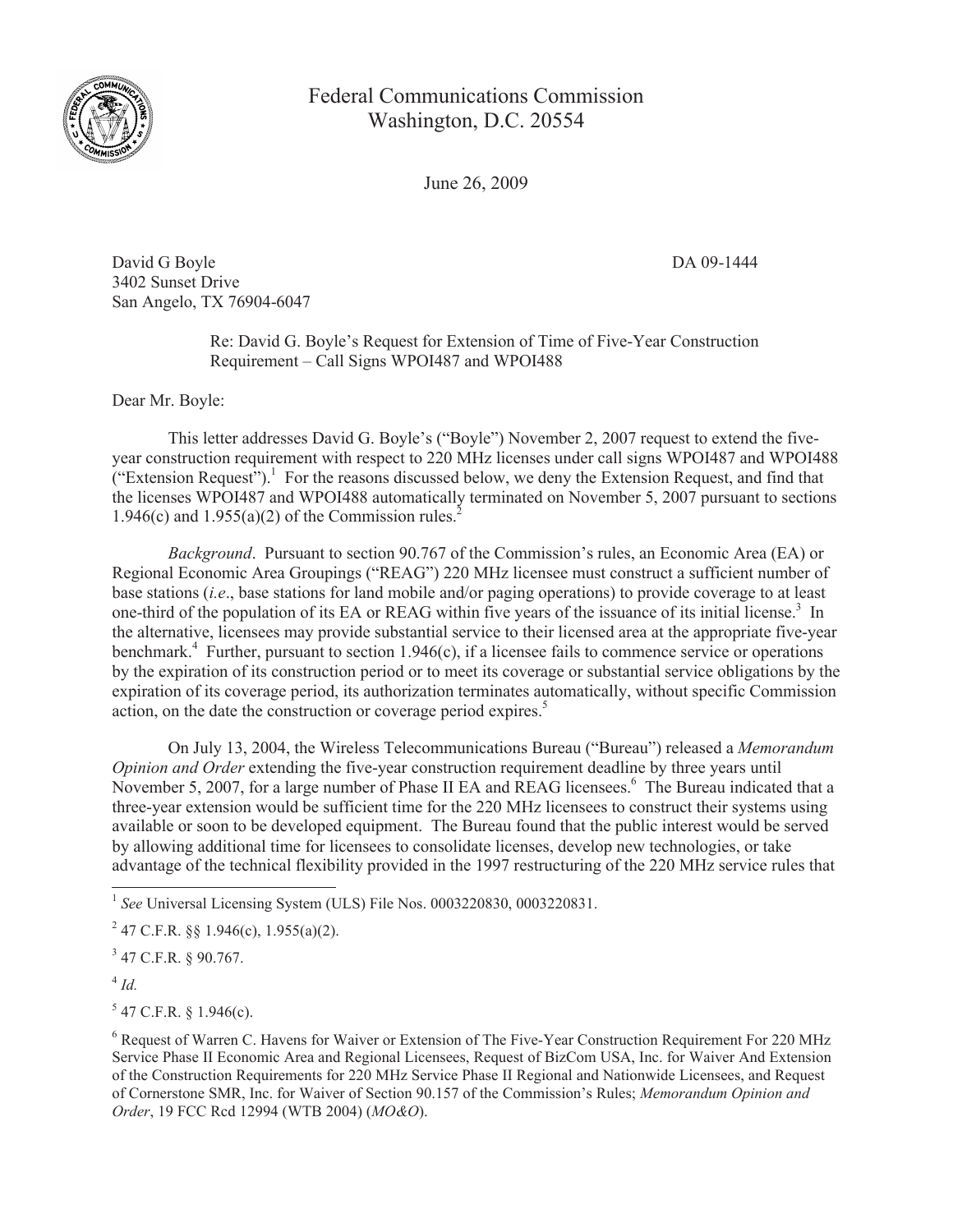has enabled entities to provide a variety of services, including fixed data applications.<sup>7</sup>

Boyle requests a further extension to at least March 22, 2009 to construct his licenses, based on his claim of a lack of suitable and viable 220 MHz equipment.<sup>8</sup> According to Boyle, "the Commission is equally aware of the difficulties and problems of the band's equipment manufacturers," and also states that "while he diligently tried to build-out his two systems, the delays encountered have been beyond his control."<sup>9</sup> Accordingly, Boyle argues that enforcement of the construction deadline would not be in the public interest, would result in complete loss of his investment to date, and cause undue economic hardship. $10<sup>10</sup>$ 

*Discussion*. Section 1.946 of the Commission's rules provides that an extension of time to meet construction requirements "may be granted if the licensee shows that failure to meet the construction or coverage deadline is due to involuntary loss of site or other causes beyond its control."<sup>11</sup> Section 1.946 also specifies circumstances where an extension will not be granted, such as "a failure to obtain financing, or to obtain an antenna site or to order equipment in a timely manner."<sup>12</sup> The extension standard must be applied in consideration of section 309(j) of the Communications Act, as amended, which states that the Commission shall include performance requirements to ensure prompt delivery of services, to prevent stockpiling and warehousing of spectrum by licensees, and to promote investment and deployment of new technologies and services.<sup>13</sup>

We find that Boyle has not made a sufficient showing to justify a further extension of time to construct call signs WPOI487 and WPOI488. We note that the Bureau, in previously providing regulatory relief for a substantial number of 220 MHz licensees, stated that there were several factors that would result in use of the subject licenses in the near term.<sup>14</sup> Many 220 MHz licensees have taken advantage of the substantial relief afforded to meet applicable construction requirements and are providing service in the public interest. Although Boyle had held his licenses for nearly eight years by the time he filed the further extension request, he has failed to provide service to the public. Rather, Boyle has made a business decision to seek further regulatory relief in lieu of deploying available equipment. We find that there have been significant deployments in 220 MHz service, particularly data systems, and a search of the Commission's equipment database indicates that a variety of equipment has been approved for the 220 MHz service, including several new authorizations since the 2004 regulatory

 $10 \,$ *Id.* 

 $11$  47 C.F.R. § 1.946(e)(1).

 $12$  47 C.F.R. § 1.946(e)(2).

<sup>13</sup> *See* 47 U.S.C § 309(j)(4)(B).

<sup>14</sup> See MO&O at  $\P$  16-18. Specifically, in extending the prior build-out deadline by three years, the Bureau cited comments in the record indicating that new digital equipment could be developed in the near term; the fact that some licensees were aggregating multiple 5 kHz channels to utilize 12.5 kHz equipment available in the band; and the flexibility provided in the 1997 restructuring of the 220 MHz service rules that enabled entities to provide a variety of services, including fixed data applications. *Id*. *See also* Amendment of Part 90 of the Commission's Rules to Provide for the Use of the 220-222 MHz Band by the Private Land Mobile Radio Service, PR Docket No. 89-552, Implementation of Sections 3(n) and 332 of the Communications Act, Regulatory Treatment of Mobile Services, GN Docket No. 93-252, Implementation of Section 309(j) of the Communications Act – Competitive Bidding, PP Docket No. 93-253, *Third Report and Order; Fifth Notice of Proposed Rulemaking*, 12 FCC Rcd 10943 (1997) (*Third Report and Order*).

<sup>7</sup> *MO&O* at ¶ 17.

<sup>8</sup> Extension Request at 1.

<sup>9</sup> *Id*.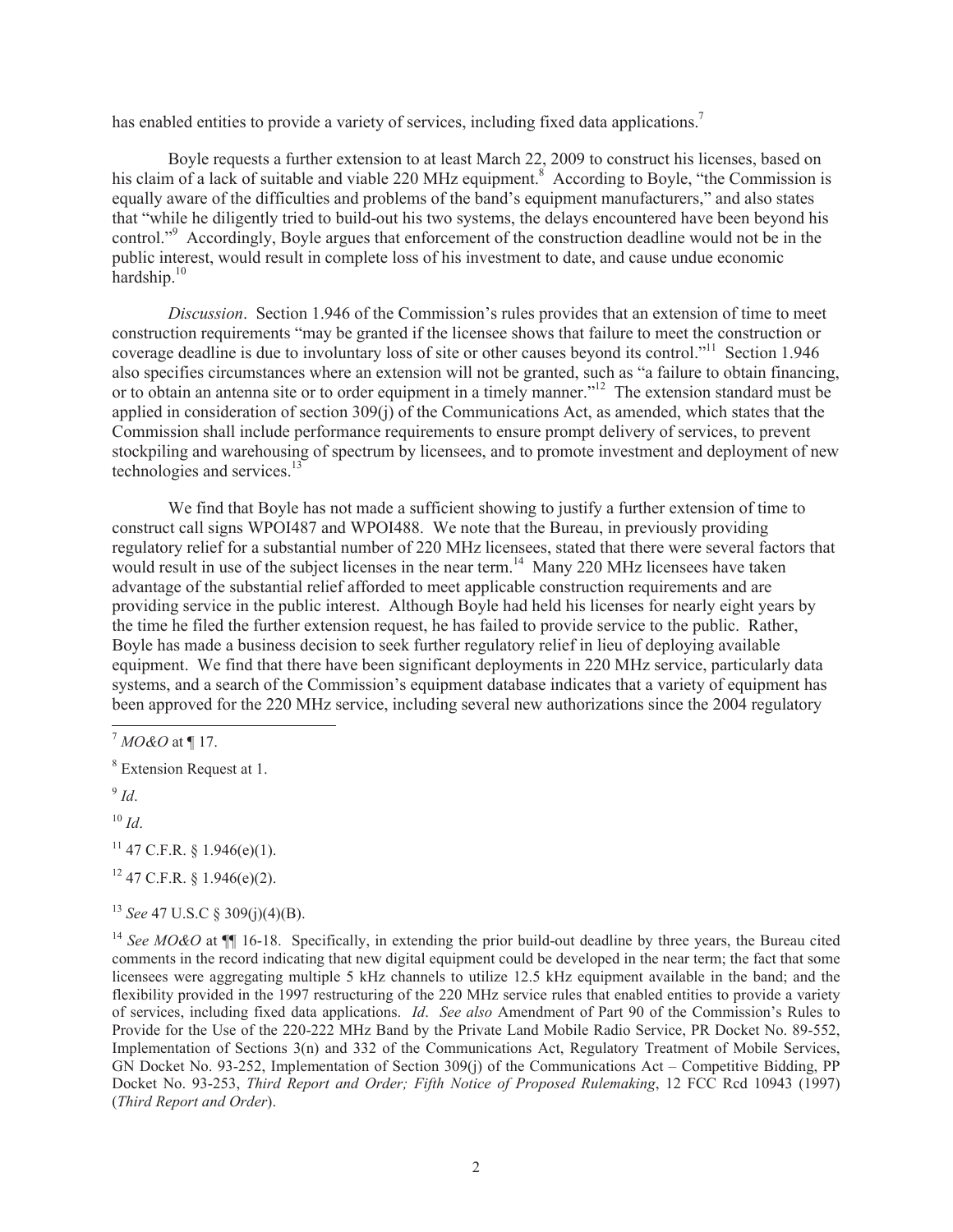relief was granted. In contrast, there has been no initiation of service in the 900 MHz Multilateration Location Monitoring Service (M-LMS), where the Bureau recently extended licensee construction deadlines based on a complete lack of available equipment.<sup>15</sup>

The Commission has consistently found that licensee business decisions are not circumstances beyond the licensee's control and are not the basis for regulatory relief.<sup>16</sup> Prior to the 220 MHz auctions, the Commission stated that "[t]he Commission makes no warranties about the use of this spectrum for particular services. Applicants should be aware that a Commission auction represents an opportunity to become a Commission licensee in this service, subject to certain conditions and regulations. A Commission auction does not constitute an endorsement by the Commission of any particular services, technologies, or products, nor does a Commission license constitute a guarantee of business success. Applicants should perform their individual due diligence before proceeding as they would with any new business venture."<sup>17</sup>

We find that Boyle has made certain business decisions relating to the use of the licenses and that the failure to timely construct call signs WPOI487 and WPOI488 is not the result of circumstances beyond his control. We also find our action today to be consistent with our treatment of licensees in the 218-219 MHz service, where regulatory relief was initially granted based on equipment difficulties. In those cases, the licensees' further requests for extended relief were denied based in part on the determination that the licensees made business decisions to not initiate service notwithstanding the availability of equipment. $18$ 

For the reasons discussed above, we deny Boyle's Extension Request. Accordingly, call signs WPOI487 and WPOI488 automatically terminated on November 5, 2007, for failure to meet the construction requirements set forth in Commission rule section 90.767.<sup>19</sup> This action is taken pursuant to

 $19$  47 C.F.R. § 90.767.

<sup>&</sup>lt;sup>15</sup> Requests of Progeny LMS, LLC and PCS Partners, L.P., Waiver of Multilateration Location Monitoring Service Construction Rules, *Order*, DA 08-2614 (WTB 2008).

<sup>&</sup>lt;sup>16</sup> *See*, *e.g.*, Redwood Wireless Minnesota, LLC, Order, 17 FCC Rcd 22416 (WTB CWD 2002) (construction delays resulting from business disputes were exercise of business judgment and were not outside Petitioner's control); Eldorado Communications LLC, *Order*, 17 FCC Rcd 24613 (WTB CWD 2002) (licensee's determination to initially deploy TDMA system and subsequently to adopt GSM with months remaining before construction deadline was business decision within its control); Bristol MAS Partners, *Order*, 14 FCC Rcd 5007 (WTB PSPWD 1999) (equipment installation or delivery not delayed for some unique reason and licensee failing to obtain equipment was business decision); AAT Electronics Corporation, 93 FCC 2d 1034 (1983) (decision not to market service aggressively because of equipment uncertainties is within licensee's control); Business Radio Communications Systems, Inc., 102 FCC 2d 714 (1985) (construction delay caused by zoning challenge not a circumstance beyond licensee's control); Texas Two-Way, Inc., 98 FCC 2d 1300 (1984), aff'd sub nom., Texas Two-Way, Inc. v. FCC, 762 F.2d 138 (D.C. Cir. 1985) (licensee is responsible for delay resulting from interference caused by construction adjacent to construction site because site selection was an independent business decision).

<sup>17</sup> *Third Report and Order*, 12 FCC Rcd at 10953 ¶ 19.

<sup>18</sup> *See*, *e.g*., Letter dated May 31, 2005 from Katherine M. Harris, Deputy Chief, Mobility Division, Wireless Telecommunications Bureau, to Buddy C. Stanley, ITV, Inc., 20 FCC Rcd 9548, *recon den*., Application of ITV, Inc., *Memorandum Opinion and Order*, 22 FCC Rcd 1908 (WTB MD 2007); Letter dated January 31, 2007, from Thomas P. Derenge, Deputy Chief, Mobility Division, Wireless Telecommunications Bureau, to Stephen E. Coran, Esquire, counsel for U.S. Telemetry, 22 FCC Rcd 1921 (WTB MD 2007).